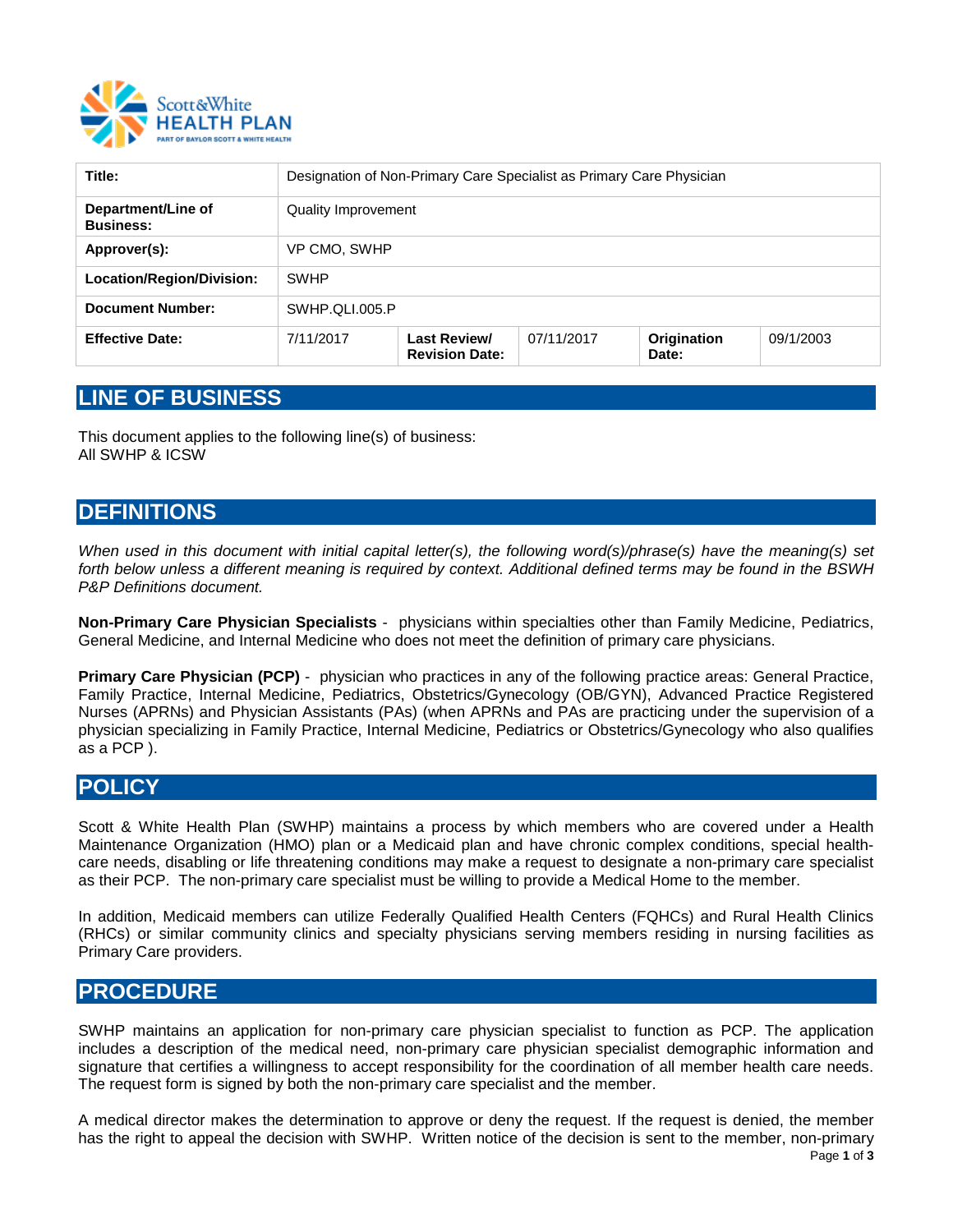care specialist, and PCP. The non-primary care physician specialist must meet SWHP's credentialing requirements, agree to perform all required PCP duties, and PCP duties must be within the scope of the specialist's license.

SWHP Medicaid members may call RightCare Member Services to intiate the request. SWHP members who are covered under a Health Maintenance Organization (HMO) plan may call SWHP Customer Advocacy to initiate the request.

#### **ATTACHMENTS**

Application for Non-Primary Care Physician Specialist as PCP (SWHP.QLI.001.A)

#### **RELATED DOCUMENTS**

RightCare Member Handbook Medicaid Primary Care Provider Designation (SWHP.PNO.022.P)

### **REFERENCES**

Texas Department of Insurance: 28 Texas Administrative Code § 11.900; Texas Insurance Code 1271.201 Texas Medicaid and CHIP Uniform Managed Care Contract, Attachment B-1, Section 8.1.4.2 Primary Care Providers

The information contained in this document should not be considered standards of professional practice or rules of conduct or for the benefit of any third party. This document is intended to provide guidance and, generally, allows for professional discretion and/or deviation when the individual health care provider or, if applicable, the "Approver" deems appropriate under the circumstances.